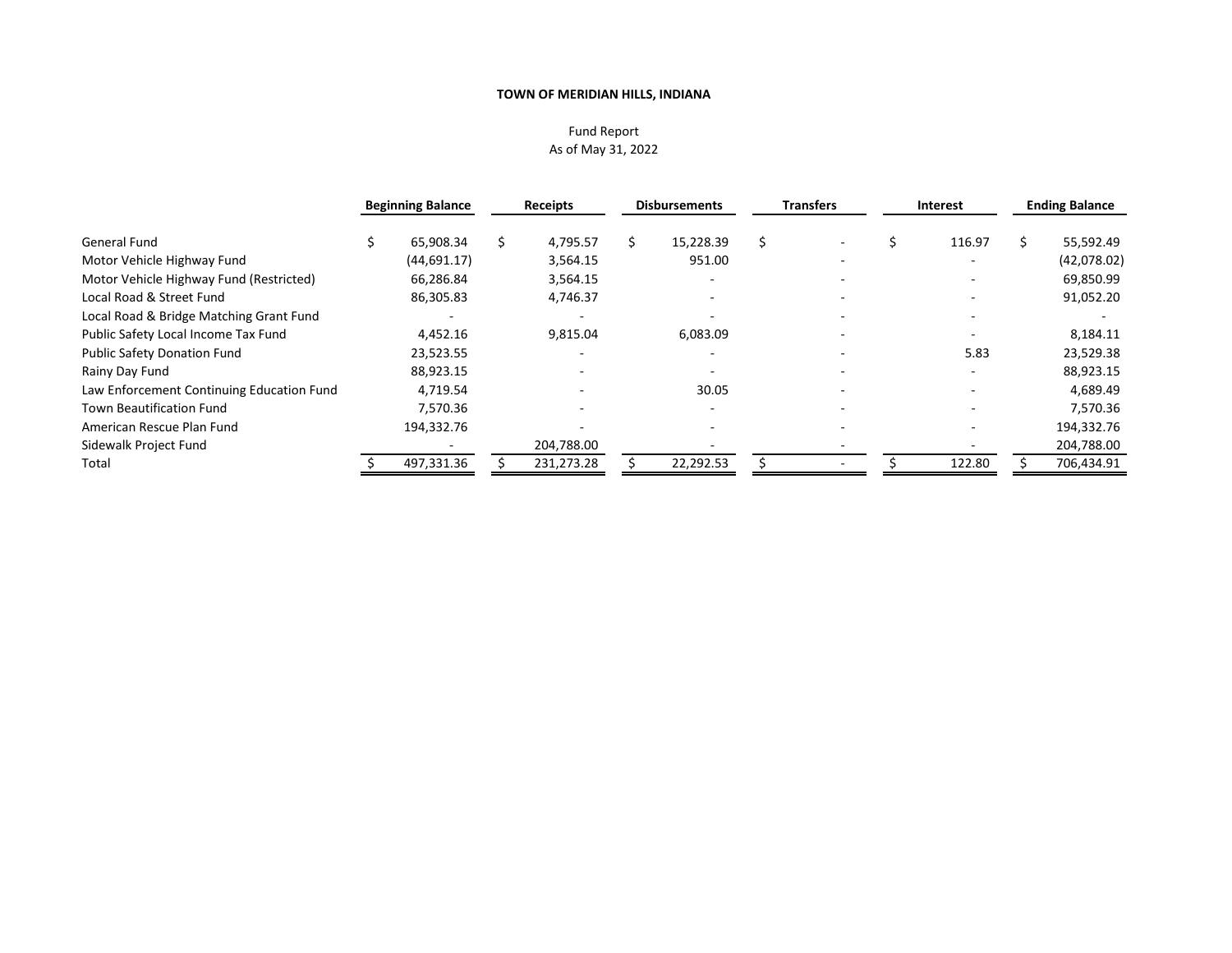# Revenue Report As of May 31, 2022

|                                           |                      |    | <b>Prior Months</b> |                 | <b>Current Month</b> |                     |                 |
|-------------------------------------------|----------------------|----|---------------------|-----------------|----------------------|---------------------|-----------------|
|                                           | <b>Budget Amount</b> |    | <b>Receipts</b>     | <b>Receipts</b> |                      | <b>YTD Receipts</b> | % Collected YTD |
| <b>General Fund</b>                       |                      |    |                     |                 |                      |                     |                 |
| <b>Property Taxes</b>                     | \$<br>167,511.00     | \$ |                     | \$              |                      | \$                  | 0.00%           |
| LIT CERT LOIT                             | 20,000.00            |    | 6,638.32            |                 | 1,659.58             | 8,297.90            | 41.49%          |
| <b>Excise Tax</b>                         | 7,737.00             |    |                     |                 |                      |                     | 0.00%           |
| <b>ABC Gallonage</b>                      | 3,822.00             |    | 2,076.32            |                 |                      | 2,076.32            | 54.33%          |
| Interest                                  | 750.00               |    | 326.17              |                 | 116.97               | 443.14              | 59.09%          |
| <b>CVET</b>                               | 206.00               |    |                     |                 |                      |                     | 0.00%           |
| <b>Comcast Franchise Fee</b>              | 15,500.00            |    | 3,061.65            |                 | 3,135.99             | 6,197.64            | 39.98%          |
| Cigarette Tax                             | 934.00               |    |                     |                 |                      |                     | 0.00%           |
| <b>Total General Fund</b>                 | \$<br>216,460.00     | Ŝ. | 12,102.46           | \$              | 4,912.54             | \$<br>17,015.00     | 7.86%           |
| Motor Vehicle Highway Fund                | 33,196.00            |    | 12,529.66           |                 | 3,564.15             | 16,093.81           | 48.48%          |
| Motor Vehicle Highway Fund (Restricted)   | 31,794.00            |    | 12,332.65           |                 | 3,564.15             | 15,896.80           | 50.00%          |
| Local Road & Street Fund                  | 48,597.00            |    | 17,480.77           |                 | 4,746.37             | 22,227.14           | 45.74%          |
| Local Road & Bridge Matching Grant Fund   | 200,000.00           |    |                     |                 |                      |                     | 0.00%           |
| Public Safety Local Income Tax Fund       | 74,000.00            |    | 21,552.96           |                 | 9,815.04             | 31,368.00           | 42.39%          |
| <b>Public Safety Donation Fund</b>        | 60.00                |    | 27.99               |                 | 5.83                 | 33.82               | 56.37%          |
| Rainy Day Fund                            |                      |    |                     |                 |                      |                     |                 |
| Law Enforcement Continuing Education Fund | 200.00               |    | 112.00              |                 |                      | 112.00              | 56.00%          |
| <b>Town Beautification Fund</b>           |                      |    |                     |                 |                      |                     | 0.00%           |
| American Rescue Plan Fund                 | 153,255.00           |    | 732.81              |                 |                      | 732.81              |                 |
| Sidewalk Project Fund                     |                      |    |                     |                 | 204,788.00           | 204,788.00          |                 |
| Total                                     | 757,562.00           |    | 76,871.30           | \$              | 231,396.08           | \$<br>308,267.38    |                 |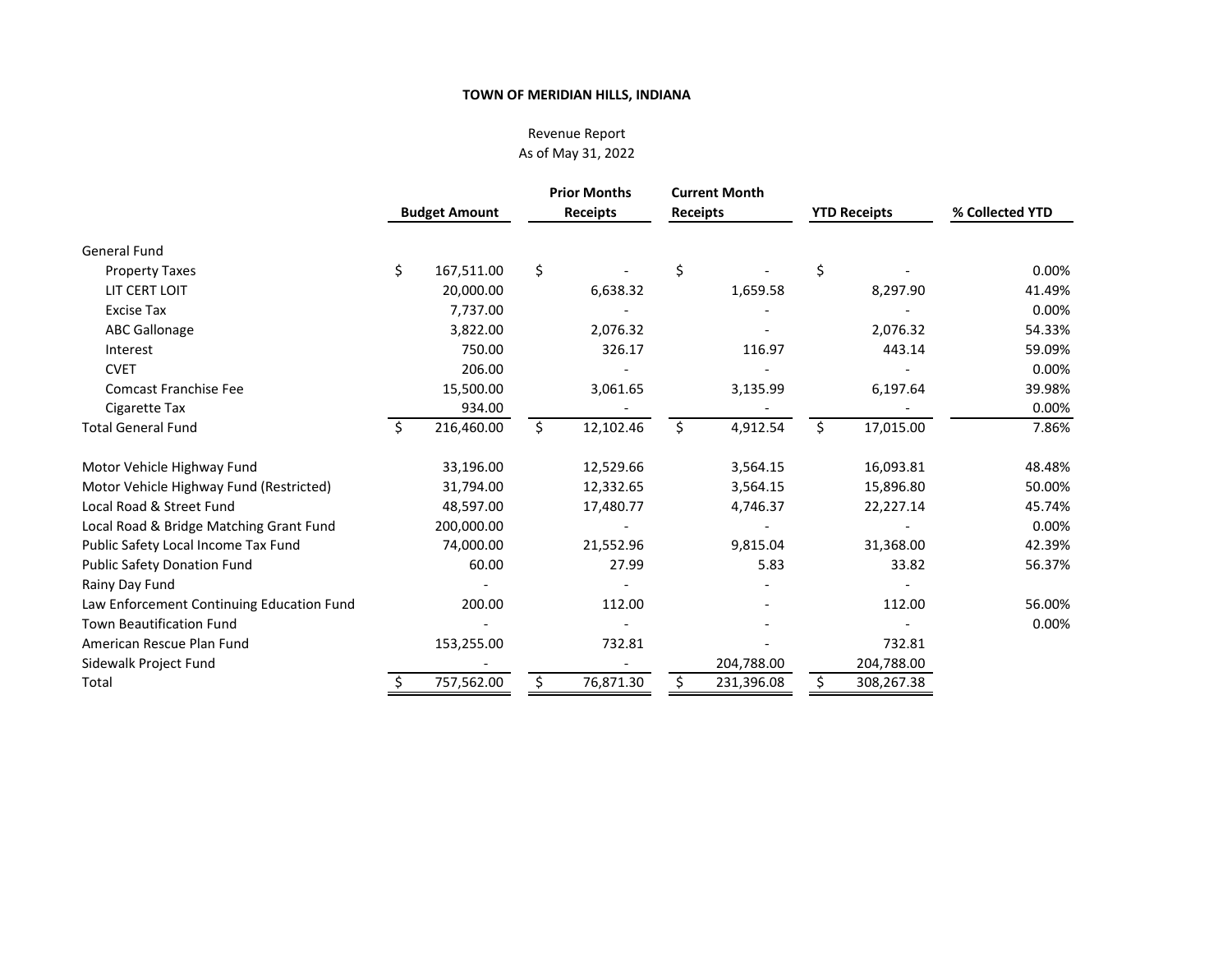#### Appropriation Report As of May 31, 2022

|                                        | Appropriation            | Appropriation            | <b>Disbursements</b> |                          |                  | Appropriation         |  |  |
|----------------------------------------|--------------------------|--------------------------|----------------------|--------------------------|------------------|-----------------------|--|--|
|                                        | <b>Beginning Balance</b> | Adjustment               | <b>Prior Months</b>  | <b>This Month</b>        | <b>YTD Total</b> | <b>Ending Balance</b> |  |  |
| <b>GENERAL FUND</b>                    |                          |                          |                      |                          |                  |                       |  |  |
| <b>1 PERSONAL SERVICES</b>             |                          |                          |                      |                          |                  |                       |  |  |
| Salaries and Wages                     |                          |                          |                      |                          |                  |                       |  |  |
| <b>Compensation of Clerk-Treasurer</b> | \$<br>10,000.00          |                          | \$<br>3,076.88       | \$<br>769.22             | \$<br>3,846.10   | \$<br>6,153.90        |  |  |
| <b>Compensation of Councilors</b>      | 12,000.00                |                          | 3,000.00             |                          | 3,000.00         | 9,000.00              |  |  |
| <b>Compensation of Police</b>          | 34,000.00                |                          | 8,868.14             | 2,144.44                 | 11,012.58        | 22,987.42             |  |  |
| Casual Labor                           |                          |                          |                      |                          |                  |                       |  |  |
| <b>Employee Benefits</b>               |                          |                          |                      |                          |                  |                       |  |  |
| <b>FICA</b>                            | 10,600.00                |                          | 2,588.93             | 632.75                   | 3,221.68         | 7,378.32              |  |  |
| <b>Other Personal Services</b>         |                          |                          |                      |                          |                  |                       |  |  |
| Town Admin. Training                   | 500.00                   |                          |                      |                          |                  | 500.00                |  |  |
| <b>Personal Sevices Subtotal</b>       | 67,100.00                |                          | 17,533.95            | 3,546.41                 | 21,080.36        | 46,019.64             |  |  |
|                                        |                          |                          |                      |                          |                  |                       |  |  |
| 2 SUPPLIES                             |                          |                          |                      |                          |                  |                       |  |  |
| Office Supplies                        |                          |                          |                      |                          |                  |                       |  |  |
| Printing                               | 500.00                   |                          |                      |                          |                  | 500.00                |  |  |
| Postage                                | 500.00                   |                          |                      |                          |                  | 500.00                |  |  |
| <b>Office Supplies</b>                 | 260.00                   |                          | 160.50               |                          | 160.50           | 99.50                 |  |  |
| <b>Town Newsletter</b>                 | 1,000.00                 |                          |                      |                          | $\overline{a}$   | 1,000.00              |  |  |
| Supplies Subtotal                      | 2,260.00                 | $\overline{\phantom{a}}$ | 160.50               | $\overline{\phantom{a}}$ | 160.50           | 2,099.50              |  |  |
|                                        |                          |                          |                      |                          |                  |                       |  |  |
| <b>3 OTHER SERVICES AND CHARGES</b>    |                          |                          |                      |                          |                  |                       |  |  |
| <b>Professional Services</b>           |                          |                          |                      |                          |                  |                       |  |  |
| <b>Town Engineer</b>                   | 60,000.00                | 12,932.84                | 17,628.52            | 5,750.69                 | 23,379.21        | 49,553.63             |  |  |
| Payroll Service                        | 1,500.00                 |                          | 694.77               | 110.00                   | 804.77           | 695.23                |  |  |
| <b>Town Attorney</b>                   | 24,000.00                |                          | 7,000.00             | 3,000.00                 | 10,000.00        | 14,000.00             |  |  |
| <b>Town Accountant</b>                 | 16,000.00                | 1,642.29                 | 9,184.45             | 2,181.76                 | 11,366.21        | 6,276.08              |  |  |
| Communication and Transportation       |                          |                          |                      |                          |                  |                       |  |  |
| Website                                | 1,500.00                 |                          | 459.00               |                          | 459.00           | 1,041.00              |  |  |
| Police Phone                           |                          | 415.32                   |                      |                          |                  |                       |  |  |
| <b>Printing and Advertising</b>        |                          |                          |                      |                          |                  |                       |  |  |
| Legal Advertising                      | 500.00                   |                          | 402.98               |                          | 402.98           | 97.02                 |  |  |
| <b>Utility Services</b>                |                          |                          |                      |                          |                  |                       |  |  |
| <b>Street Lights</b>                   | 8,500.00                 |                          | 2,584.81             | 639.53                   | 3,224.34         | 5,275.66              |  |  |
| Rentals                                |                          |                          |                      |                          |                  |                       |  |  |
| Rent-Storage                           | 420.00                   |                          |                      |                          |                  | 420.00                |  |  |
| Other Services and Charges             |                          |                          |                      |                          |                  |                       |  |  |
|                                        |                          |                          |                      |                          |                  |                       |  |  |
| <b>Town Promotion</b>                  | 750.00<br>470.00         |                          |                      |                          |                  | 750.00                |  |  |
| <b>Other Services</b>                  |                          |                          |                      |                          |                  | 470.00                |  |  |
| Dues and Subscriptions                 | 1,000.00                 |                          |                      |                          |                  | 1,000.00              |  |  |
| <b>Councilor Meeting Expenses</b>      |                          |                          |                      |                          |                  |                       |  |  |
| Other Services and Charges Subtotal    | 114,640.00               | 14,990.45                | 37,954.53            | 11,681.98                | 49,636.51        | 79,578.62             |  |  |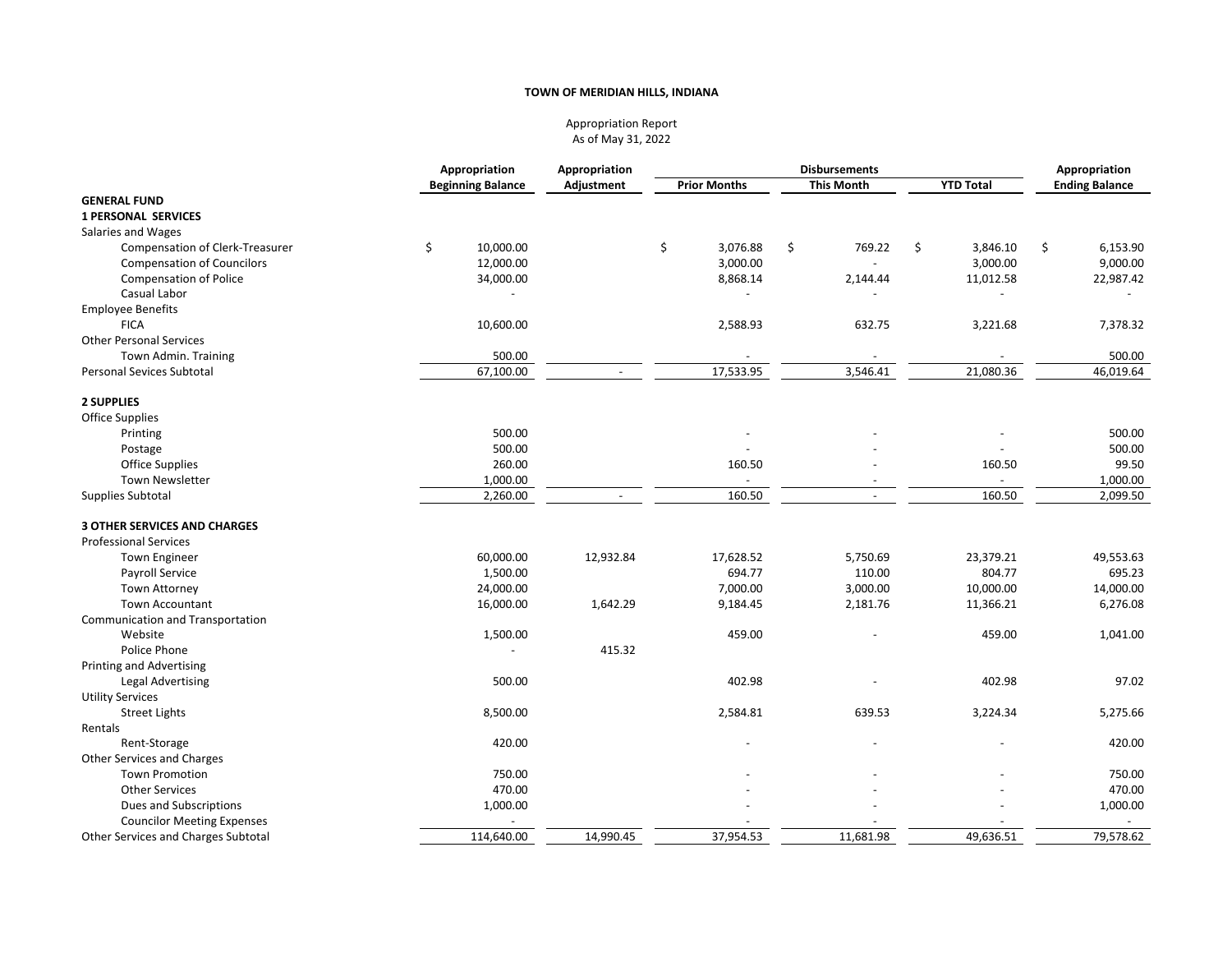|                                                                                                                                   |     | Appropriation            |    | Appropriation |    |                     |    | <b>Disbursements</b> |    |                  |     | Appropriation         |
|-----------------------------------------------------------------------------------------------------------------------------------|-----|--------------------------|----|---------------|----|---------------------|----|----------------------|----|------------------|-----|-----------------------|
|                                                                                                                                   |     | <b>Beginning Balance</b> |    | Adjustment    |    | <b>Prior Months</b> |    | <b>This Month</b>    |    | <b>YTD Total</b> |     | <b>Ending Balance</b> |
| <b>4 CAPITAL OUTLAYS</b>                                                                                                          |     |                          |    |               |    |                     |    |                      |    |                  |     |                       |
| Machinery & Equipment                                                                                                             |     |                          |    |               |    |                     |    |                      |    |                  |     |                       |
| Equipment                                                                                                                         |     |                          |    |               |    |                     |    |                      |    |                  |     |                       |
| <b>TOTAL GENERAL FUND</b>                                                                                                         |     | 184,000.00               | S  | 14,990.45     |    | 55,648.98           | \$ | 15,228.39            | \$ | 70,877.37        | \$. | 127,697.76            |
| <b>MOTOR VEHICLE HIGHWAY FUND</b><br><b>3 Services and Charges</b><br><b>Professional Services</b>                                |     |                          |    |               |    |                     |    |                      |    |                  |     |                       |
| <b>Tree Removal</b>                                                                                                               | \$  | 9,000.00                 | \$ | 4,320.00      | Ŝ. | 4,963.25            | \$ | 951.00               | \$ | 5,914.25         | \$  | 7,405.75              |
| Legal Fees                                                                                                                        |     |                          |    |               |    |                     |    |                      |    |                  |     |                       |
| Insurance                                                                                                                         |     |                          |    |               |    |                     |    |                      |    |                  |     |                       |
| Workers Comp. Insurance                                                                                                           |     | 600.00                   |    |               |    |                     |    |                      |    |                  |     | 600.00                |
| <b>Repairs and Maintenance</b>                                                                                                    |     |                          |    |               |    |                     |    |                      |    |                  |     |                       |
| Street Repairs, Tree & Snow Removal, Sign Repairs                                                                                 |     | 65,400.00                |    |               |    | 55,500.00           |    |                      |    | 55,500.00        |     | 9,900.00              |
| TOTAL MOTOR VEHICLE HIGHWAY FUND                                                                                                  | \$. | 75,000.00                |    | 4,320.00      |    | 60,463.25           |    | 951.00               | Ś  | 61,414.25        |     | 17,905.75             |
| MOTOR VEHICLE HIGHWAY (RESTRICTED) FUND<br>3 Other Services and Charges<br><b>Repairs and Maintenance</b><br><b>Street Paving</b> | \$  | 105,000.00               | -S |               |    |                     |    |                      |    |                  |     | 105,000.00            |
| TOTAL MOTOR VEHICLE HIGHWAY (RESTRICTED) FUND                                                                                     | Ŝ.  | 105,000.00               | S  |               |    |                     |    |                      |    |                  |     | 105,000.00            |
| <b>LOCAL ROAD AND STREET FUND</b><br><b>4 Capital Outlays</b><br>Infrastructure<br>Paving                                         | Ŝ.  | 55,000.00                |    |               |    |                     |    |                      |    |                  |     | 55,000.00             |
| TOTAL LOCAL ROAD AND STREET FUND                                                                                                  |     | 55,000.00                | S  |               |    |                     |    |                      |    |                  |     | 55,000.00             |
| LOCAL ROAD AND BRIDGE MATCHING GRANT FUND<br><b>4 Capital Outlays</b><br>Infrastructure<br>Road Construction                      | Ŝ.  | 200,000.00               | \$ |               |    | 17,572.84           | Ŝ. |                      | S  | 17,572.84        | \$  | 182,427.16            |
|                                                                                                                                   |     |                          |    |               |    |                     |    |                      |    |                  |     |                       |
| TOTAL LOCAL ROAD AND BRIDGE MATCHING GRANT FUND                                                                                   | \$  | 200,000.00               | Ŝ. |               |    | 17,572.84           | \$ |                      | Ś  | 17,572.84        | \$  | 182,427.16            |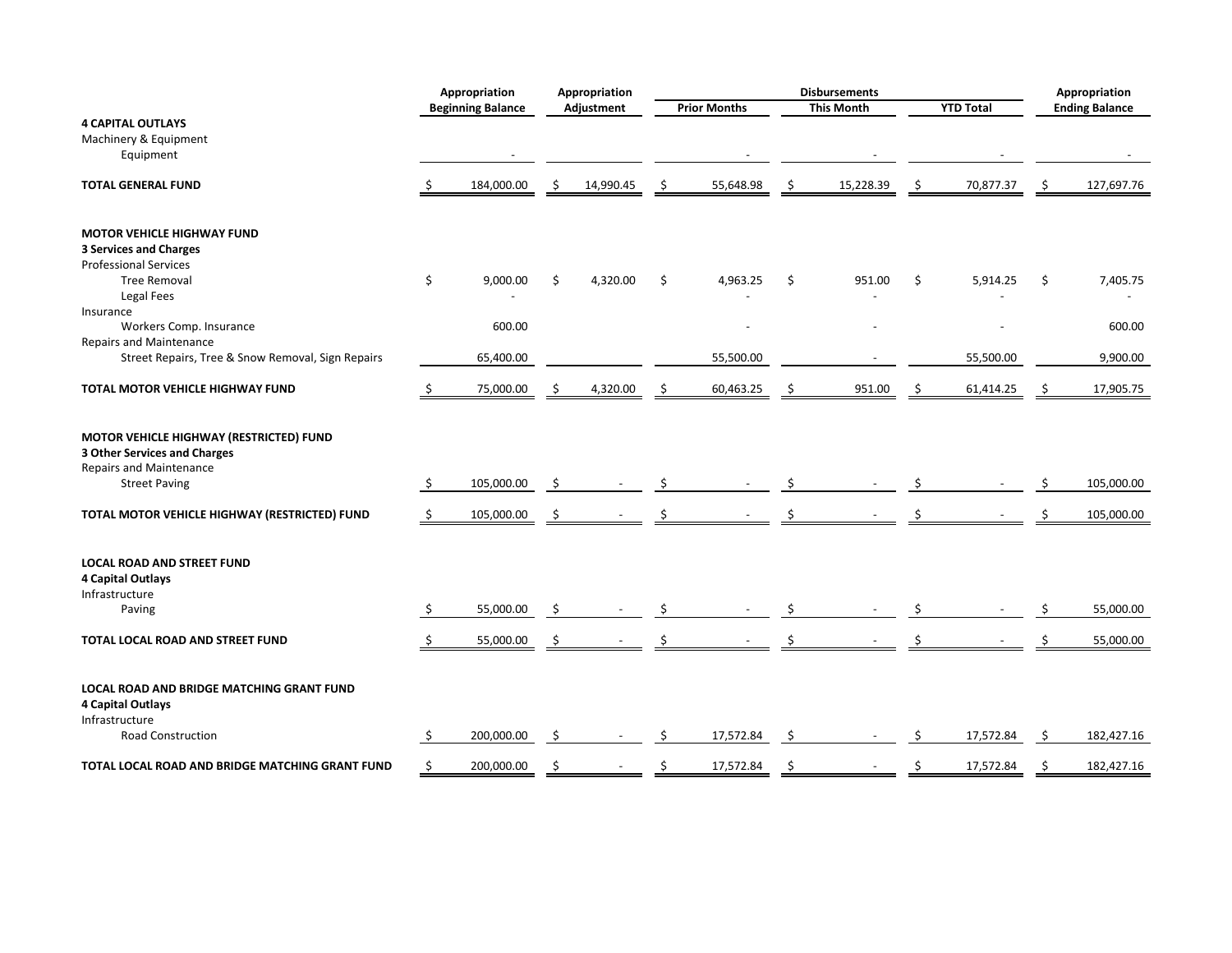|                                           | Appropriation            | Appropriation |            | <b>Disbursements</b> |                     |    |                   | Appropriation |                  |    |                       |
|-------------------------------------------|--------------------------|---------------|------------|----------------------|---------------------|----|-------------------|---------------|------------------|----|-----------------------|
|                                           | <b>Beginning Balance</b> |               | Adjustment |                      | <b>Prior Months</b> |    | <b>This Month</b> |               | <b>YTD Total</b> |    | <b>Ending Balance</b> |
| PUBLIC SAFETY LOCAL INCOME TAX FUND       |                          |               |            |                      |                     |    |                   |               |                  |    |                       |
| <b>1 Personal Services</b>                |                          |               |            |                      |                     |    |                   |               |                  |    |                       |
| <b>Employee Benefits</b>                  |                          |               |            |                      |                     |    |                   |               |                  |    |                       |
| <b>Clothing Allowance</b>                 | \$<br>4,500.00           | \$            |            | \$                   |                     | \$ |                   | \$            |                  | \$ | 4,500.00              |
| Salaries and Wages                        | 64,000.00                |               |            |                      | 18,895.85           |    | 5,131.27          |               | 24,027.12        | \$ | 39,972.88             |
| 2 Supplies                                |                          |               |            |                      |                     |    |                   |               |                  |    |                       |
| Office Supplies                           |                          |               |            |                      |                     |    |                   |               |                  |    |                       |
| Supplies                                  |                          |               |            |                      |                     |    |                   |               |                  |    |                       |
| <b>3 Services and Charges</b>             |                          |               |            |                      |                     |    |                   |               |                  |    |                       |
| <b>Professional Services</b>              |                          |               |            |                      |                     |    |                   |               |                  |    |                       |
| Training                                  |                          |               |            |                      |                     |    |                   |               |                  |    |                       |
| <b>Payroll Services</b>                   | 2,000.00                 |               |            |                      | 658.87              |    | 142.54            |               | 801.41           |    | 1,198.59              |
| Insurance                                 |                          |               |            |                      |                     |    |                   |               |                  |    |                       |
| Auto and Liability Insurance              | 7,000.00                 |               |            |                      |                     |    |                   |               |                  |    | 7,000.00              |
| <b>Utility Services</b>                   |                          |               |            |                      |                     |    |                   |               |                  |    |                       |
| Phone                                     | 3,000.00                 |               |            |                      | 1,177.93            |    | 392.70            |               | 1,570.63         |    | 1,429.37              |
| Repairs and Maintenance                   |                          |               |            |                      |                     |    |                   |               |                  |    |                       |
| <b>Equipment Repair</b>                   |                          |               |            |                      |                     |    |                   |               |                  |    |                       |
| Gas and Vehicle Repairs                   | 4,000.00                 |               |            |                      | 2,590.20            |    | 416.58            |               | 3,006.78         |    | 993.22                |
| Services and Charges Subtotal             | 16,000.00                |               |            |                      | 4,427.00            |    | 951.82            |               | 5,378.82         |    | 10,621.18             |
| <b>4 Capital Outlays</b>                  |                          |               |            |                      |                     |    |                   |               |                  |    |                       |
| Machinery, Equipment & Vehicles           |                          |               |            |                      |                     |    |                   |               |                  |    |                       |
| Police Equipment                          |                          |               |            |                      |                     |    |                   |               |                  |    |                       |
| Police Vehicle                            |                          |               |            |                      |                     |    |                   |               |                  |    |                       |
| Capital Outlays Subtotal                  |                          |               |            |                      |                     |    |                   |               |                  |    |                       |
| TOTAL PUBLIC SAFETY LOCAL INCOME TAX FUND | \$<br>84,500.00          |               |            |                      | 23,322.85           | Ś  | 6,083.09          | \$            | 29,405.94        | \$ | 55,094.06             |
| PUBLIC SAFETY DONATION FUND               |                          |               |            |                      |                     |    |                   |               |                  |    |                       |
| <b>3 Services and Charges</b>             |                          |               |            |                      |                     |    |                   |               |                  |    |                       |
| Other Services and Charges                |                          |               |            |                      |                     |    |                   |               |                  |    |                       |
| <b>Other Services and Charges</b>         | \$                       | Ś             |            | Ś                    |                     | Ś. |                   | Ś             |                  | \$ |                       |
| <b>4 CAPITAL OUTLAYS</b>                  |                          |               |            |                      |                     |    |                   |               |                  |    |                       |
| Machinery, Equipment, and Vehicles        |                          |               |            |                      |                     |    |                   |               |                  |    |                       |
| Police Equipment                          | 25,000.00                |               | 1,641.59   |                      | 1,687.59            |    |                   |               | 1,687.59         |    | 24,954.00             |
| <b>TOTAL PUBLIC SAFETY DONATION FUND</b>  | \$<br>25,000.00          | \$.           | 1,641.59   |                      | 1,687.59            | \$ |                   | Ś             | 1,687.59         | Ŝ. | 24,954.00             |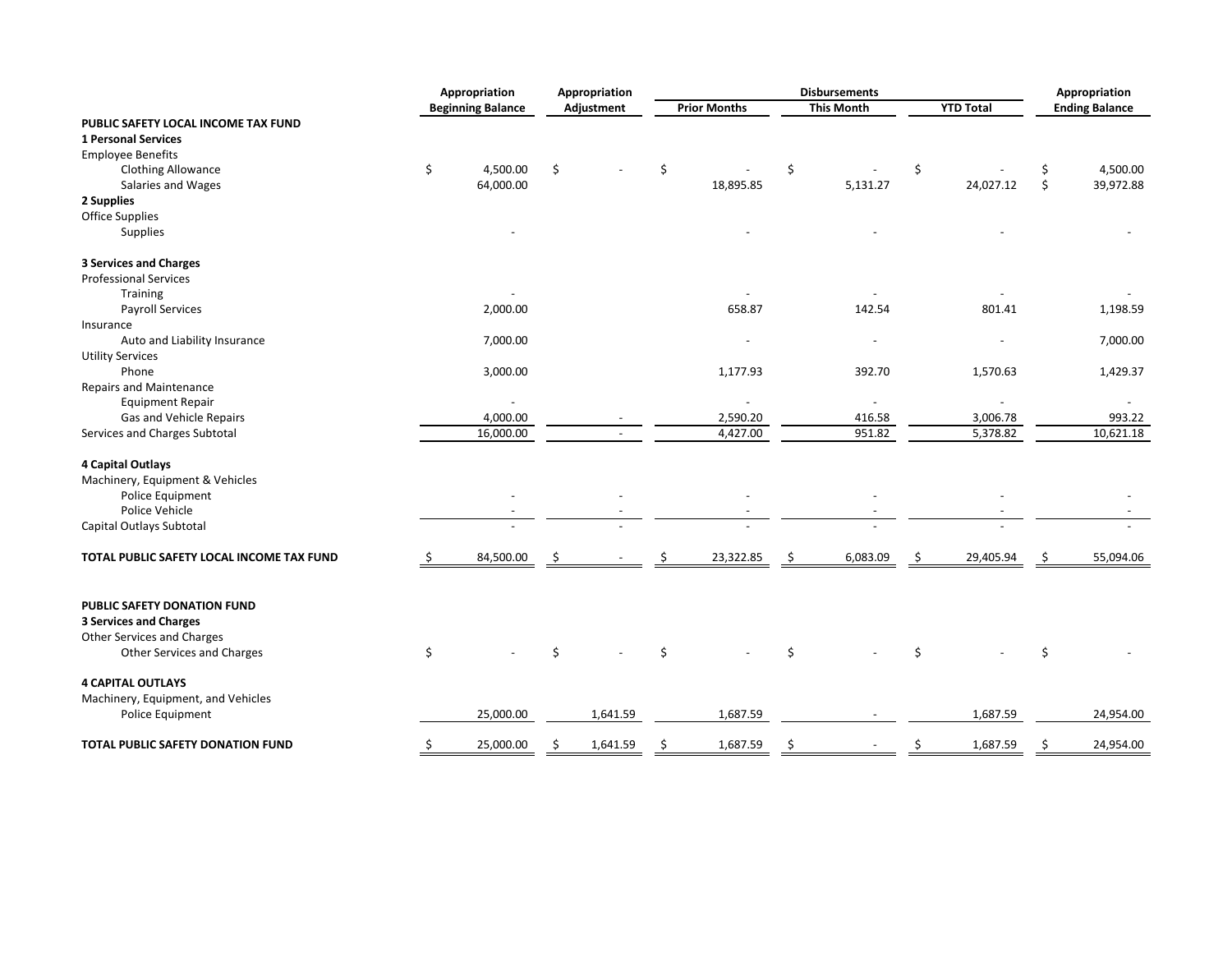|                                                            |              | Appropriation            | <b>Disbursements</b><br>Appropriation |            |    | Appropriation       |    |                   |    |                  |    |                       |
|------------------------------------------------------------|--------------|--------------------------|---------------------------------------|------------|----|---------------------|----|-------------------|----|------------------|----|-----------------------|
|                                                            |              | <b>Beginning Balance</b> |                                       | Adjustment |    | <b>Prior Months</b> |    | <b>This Month</b> |    | <b>YTD Total</b> |    | <b>Ending Balance</b> |
| <b>RAINY DAY FUND</b>                                      |              |                          |                                       |            |    |                     |    |                   |    |                  |    |                       |
| <b>3 Services and Charges</b>                              |              |                          |                                       |            |    |                     |    |                   |    |                  |    |                       |
| Repairs and Maintenance                                    |              |                          |                                       |            |    |                     |    |                   |    |                  |    |                       |
| <b>Street Maintenance</b>                                  | \$           | 12,000.00                | \$                                    |            | \$ |                     | \$ |                   | \$ |                  | \$ | 12,000.00             |
| Other Services and Charges                                 |              |                          |                                       |            |    |                     |    |                   |    |                  |    |                       |
| Other Services and Charges                                 |              | 35,000.00                |                                       |            |    |                     |    |                   |    |                  |    | 35,000.00             |
| Services and Charges Subtotal                              |              | 47,000.00                |                                       |            |    | $\overline{a}$      |    | $\overline{a}$    |    |                  |    | 47,000.00             |
| <b>4 Capital Outlays</b>                                   |              |                          |                                       |            |    |                     |    |                   |    |                  |    |                       |
| Infrastructure                                             |              |                          |                                       |            |    |                     |    |                   |    |                  |    |                       |
| <b>Road Projects</b>                                       |              | 40,000.00                |                                       |            |    |                     |    |                   |    |                  |    | 40,000.00             |
| <b>TOTAL RAINY DAY FUND</b>                                |              | 87,000.00                |                                       |            | \$ |                     | \$ |                   | Ś  |                  |    | 52,000.00             |
|                                                            | \$           |                          | \$                                    |            |    |                     |    |                   |    |                  |    |                       |
|                                                            |              |                          |                                       |            |    |                     |    |                   |    |                  |    |                       |
| LAW ENFORCEMENT CONTINUING EDUCATION FUND                  |              |                          |                                       |            |    |                     |    |                   |    |                  |    |                       |
| <b>3 Services and Charges</b>                              |              |                          |                                       |            |    |                     |    |                   |    |                  |    |                       |
| Other Services and Charges                                 |              |                          |                                       |            |    |                     |    |                   |    |                  |    |                       |
| <b>Other Services and Charges</b>                          | \$           | 4,500.00                 | \$                                    |            |    | 120.64              | \$ | 30.05             | Ŝ. | 150.69           | \$ | 4,349.31              |
| TOTAL LAW ENFORCEMENT CONTINUIN EDUCATION FUND             | $\mathsf{S}$ | 4,500.00                 | \$                                    |            |    | 120.64              | \$ | 30.05             | \$ | 150.69           | \$ | 4,349.31              |
|                                                            |              |                          |                                       |            |    |                     |    |                   |    |                  |    |                       |
| <b>TOWN BEAUTIFICATION FUND</b>                            |              |                          |                                       |            |    |                     |    |                   |    |                  |    |                       |
| <b>3 Services and Charges</b>                              |              |                          |                                       |            |    |                     |    |                   |    |                  |    |                       |
| <b>Professional Services</b>                               |              |                          |                                       |            |    |                     |    |                   |    |                  |    |                       |
| Other Services and Charges                                 | \$           | 7,500.00                 | -\$                                   |            |    |                     | \$ |                   |    |                  | \$ | 7,500.00              |
| <b>TOTAL TOWN BEAUTIFICATION FUND</b>                      |              |                          |                                       |            |    |                     | Ś  |                   |    |                  |    |                       |
|                                                            | \$           | 7,500.00                 | \$                                    |            |    |                     |    |                   |    |                  |    | 7,500.00              |
|                                                            |              |                          |                                       |            |    |                     |    |                   |    |                  |    |                       |
| AMERICAN RESCUE PLAN FUND<br><b>3 Services and Charges</b> |              |                          |                                       |            |    |                     |    |                   |    |                  |    |                       |
| <b>Professional Services</b>                               |              |                          |                                       |            |    |                     |    |                   |    |                  |    |                       |
|                                                            | \$           | 3,000.00                 | \$                                    |            | Ś. |                     | \$ |                   | \$ |                  | Ś  | 3,000.00              |
| Accounting                                                 |              |                          |                                       |            |    |                     |    |                   |    |                  |    |                       |
| Engineering<br><b>Revenue Placement</b>                    |              | 20,000.00                |                                       |            |    |                     |    |                   |    |                  |    | 20,000.00             |
|                                                            |              | 10,000.00                |                                       |            |    |                     |    |                   |    |                  |    | 10,000.00             |
| <b>4 Capital Outlays</b>                                   |              |                          |                                       |            |    |                     |    |                   |    |                  |    |                       |
| Infrastructure<br>Projects                                 |              | 120,255.00               |                                       |            |    |                     |    |                   |    |                  |    | 120,255.00            |
|                                                            |              |                          |                                       |            |    |                     |    |                   |    |                  |    |                       |
| TOTAL AMERICAN RESCUE PLAN FUND                            | \$           | 153,255.00               | \$                                    |            |    |                     | \$ |                   | Ŝ. |                  |    | 153,255.00            |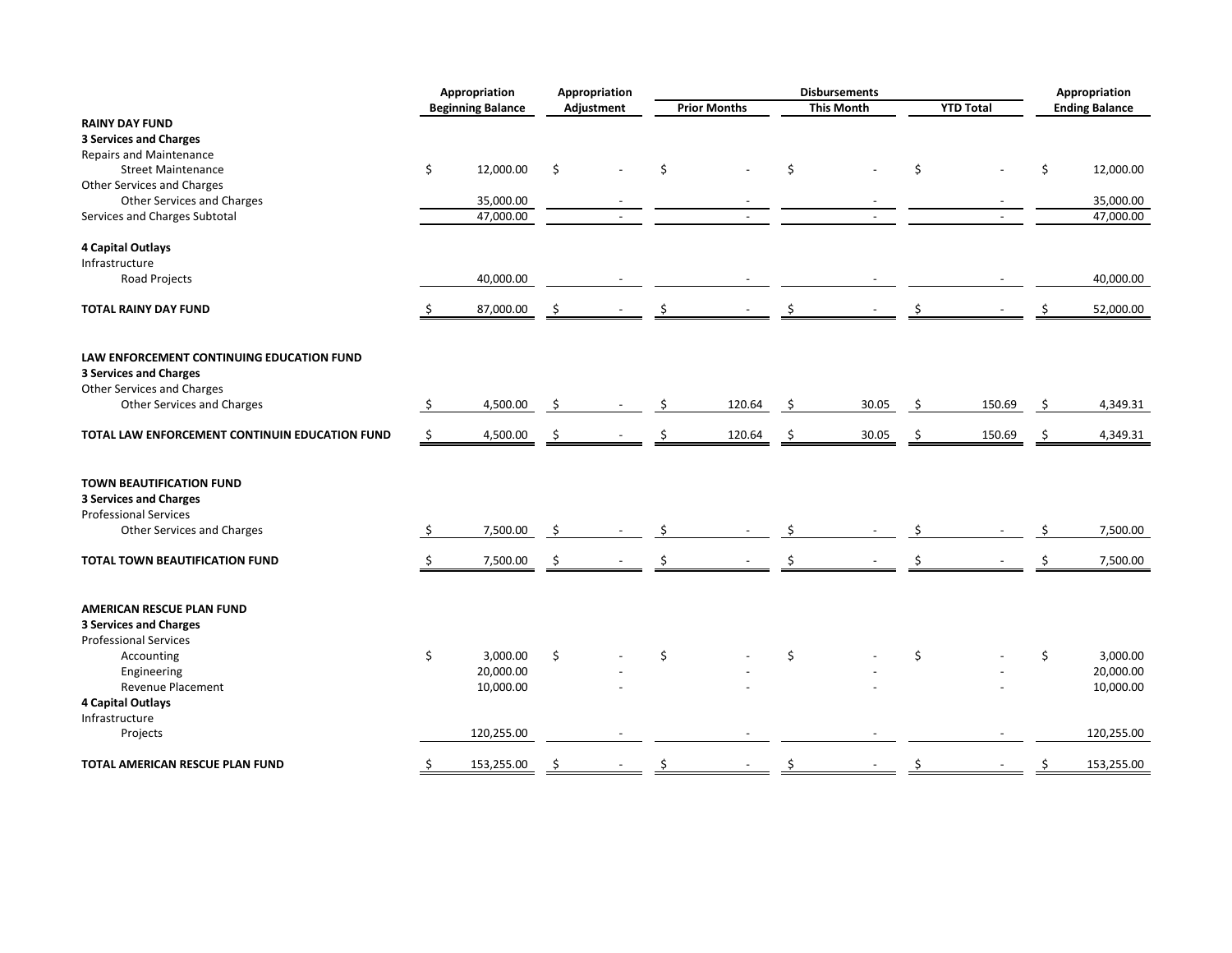|                                           | Appropriation            |  | Appropriation |  |                          | Appropriation     |                  |  |                       |
|-------------------------------------------|--------------------------|--|---------------|--|--------------------------|-------------------|------------------|--|-----------------------|
|                                           | <b>Beginning Balance</b> |  | Adjustment    |  | <b>Prior Months</b>      | <b>This Month</b> | <b>YTD Total</b> |  | <b>Ending Balance</b> |
| <b>GRAND TOTAL BUDGET RESULTS</b>         |                          |  |               |  |                          |                   |                  |  |                       |
| <b>GENERAL FUND</b>                       | 184.000.00               |  | 14.990.45     |  | 55,648.98                | 15,228.39         | 70.877.37        |  | 127,697.76            |
| MOTOR VEHICLE HIGHWAY FUND                | 75.000.00                |  | 4,320.00      |  | 60,463.25                | 951.00            | 61,414.25        |  | 17,905.75             |
| MOTOR VEHICLE HIGHWAY (RESTRICTED) FUND   | 105,000.00               |  |               |  |                          |                   |                  |  | 105,000.00            |
| LOCAL ROAD AND STREET FUND                | 55.000.00                |  |               |  |                          |                   |                  |  | 55,000.00             |
| LOCAL ROAD AND BRIDGE MATCHING GRANT FUND | 200.000.00               |  |               |  | 17.572.84                |                   | 17.572.84        |  | 182,427.16            |
| PUBLIC SAFETY LOCAL INCOME TAX FUND       | 84,500.00                |  |               |  | 23,322.85                | 6,083.09          | 29,405.94        |  | 55,094.06             |
| PUBLIC SAFETY DONATION FUND               | 25.000.00                |  | 1.641.59      |  | 1,687.59                 |                   | 1.687.59         |  | 24,954.00             |
| RAINY DAY FUND                            | 87,000.00                |  |               |  |                          |                   |                  |  | 52,000.00             |
| LAW ENFORCEMENT CONTINUING EDUCATION FUND | 4.500.00                 |  |               |  | 120.64                   | 30.05             | 150.69           |  | 4.349.31              |
| TOWN BEAUTIFICATION FUND                  | 7,500.00                 |  |               |  | $\overline{\phantom{a}}$ |                   |                  |  | 7,500.00              |
| AMERICAN RESCUE PLAN                      | 153,255.00               |  |               |  |                          |                   |                  |  | 153,255.00            |
| <b>TOTAL</b>                              | 980,755.00               |  | 20,952.04     |  | 158,816.15               | 22,292.53         | 181,108.68       |  | 785,183.04            |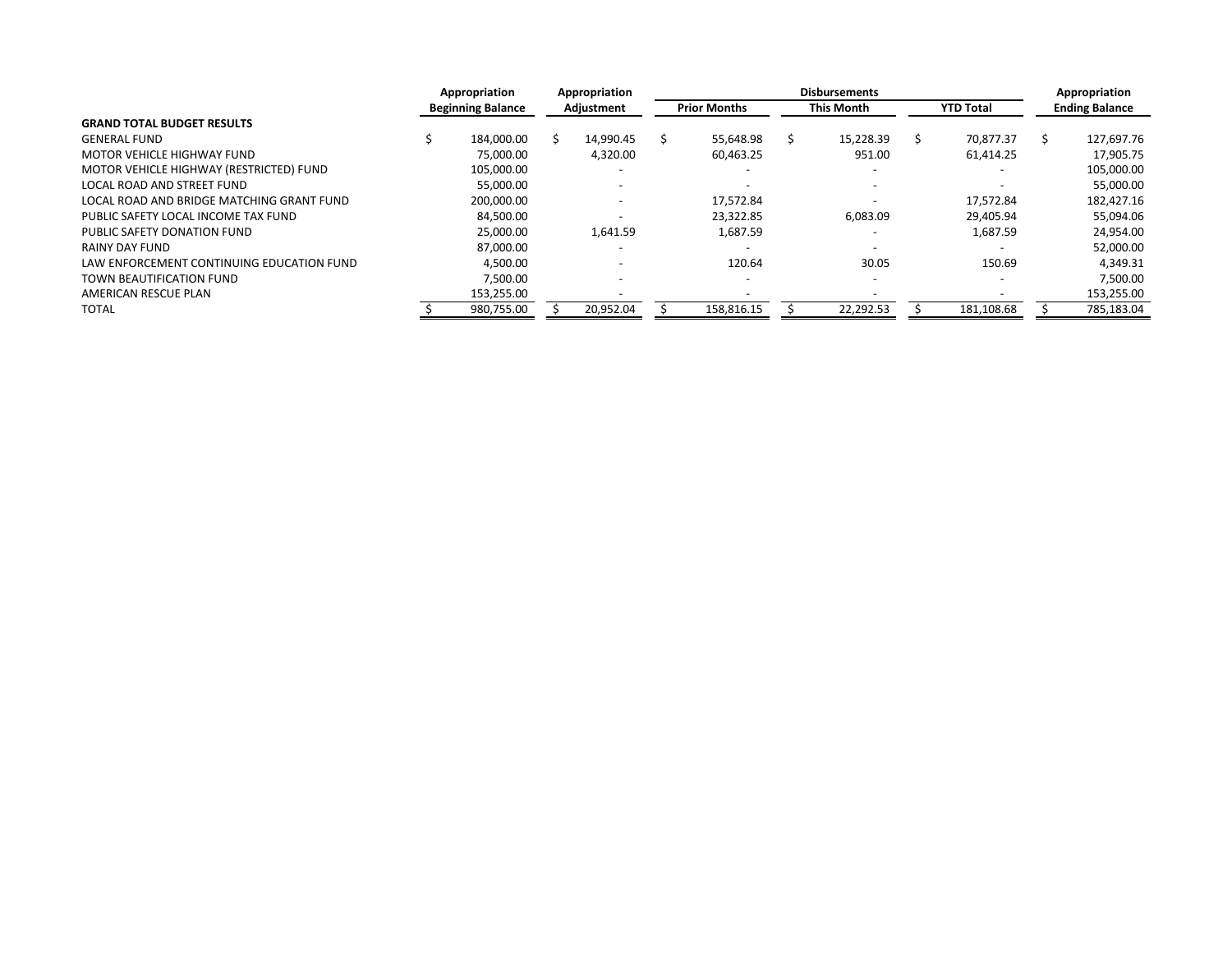# Bank Reconciliation As of May 31, 2022

| Account Balances (Per Bank):                      |    |            |                   |
|---------------------------------------------------|----|------------|-------------------|
| NBOI - Main Checking Account                      | \$ | 529,734.46 |                   |
| Merchants Bank of Indiana - Money Market          |    | 88,742.99  |                   |
| <b>Citizens State Bank - Investment Accounts</b>  |    | 87,968.18  |                   |
| <b>Total Account Balances</b>                     |    | 706,445.63 |                   |
| Less: Outstanding Obligations                     |    |            | Fund              |
| NBOI (12/14/2020) Check # 3293- Indianapolis Star |    |            | $(10.72)$ General |
|                                                   |    |            |                   |
| <b>Adjusted Account Balances</b>                  |    | 706,434.91 |                   |
| <b>Total Fund Balance - Per Books</b>             | S  | 706,434.91 |                   |
| Variance                                          |    |            |                   |